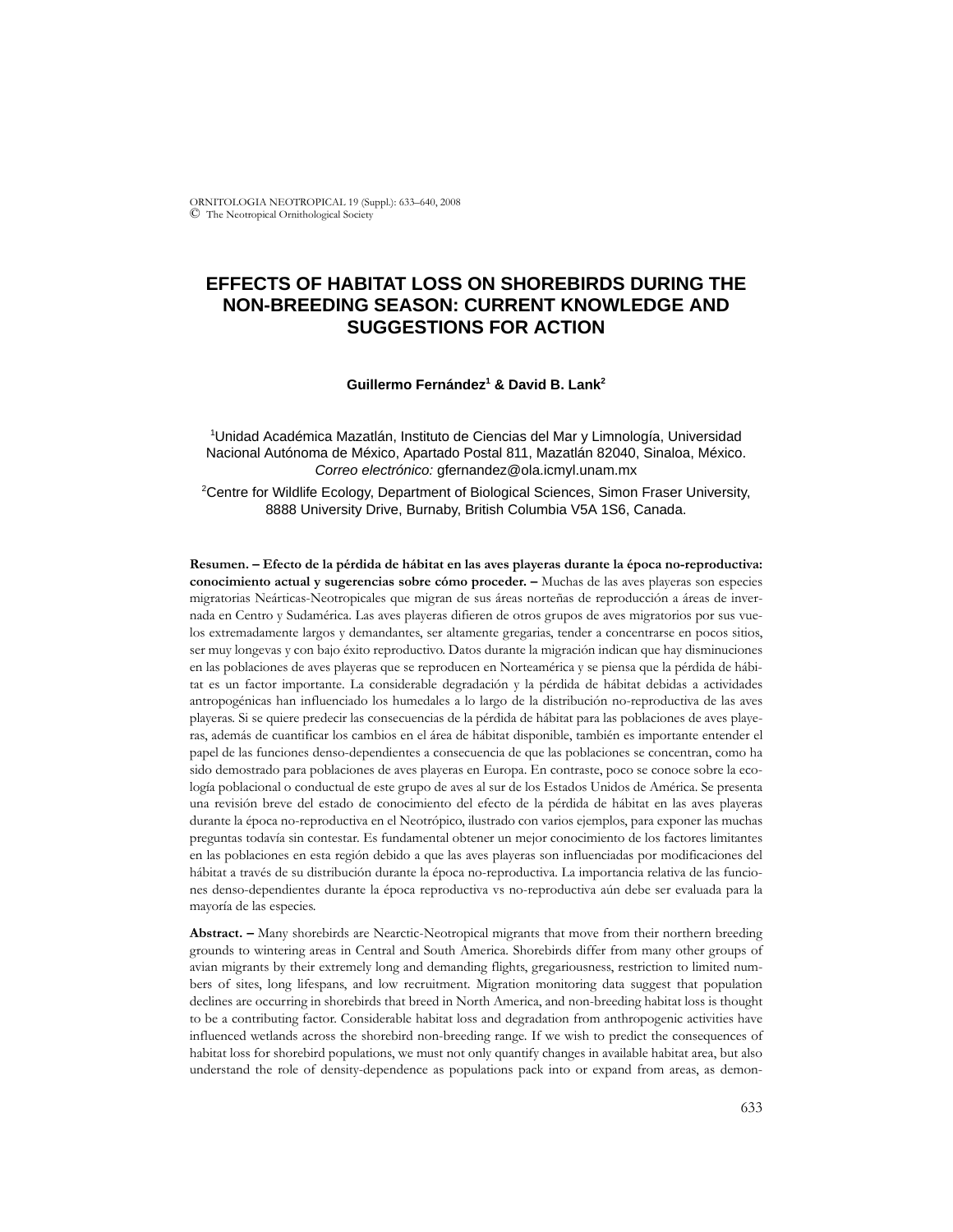#### FERNÁNDEZ & LANK

strated for European shorebird population parameters. In contrast, little is known about the population or behavioral ecology of the wintering shorebirds south of the United States. We briefly review of the state of knowledge of the effects of habitat loss on shorebirds during the non-breeding season in the Neotropics, illustrated with several examples, to highlight the many unanswered questions. It is crucial to gain better understanding of population limiting factors in this region because shorebird populations are influenced by habitat alterations across the non-breeding range. The relative importance of non-breeding vs breeding season density-dependence remains to be assessed for most species. *Accepted 15 December 2007.*

**Key words:** Habitat loss, migratory shorebirds, Neotropics, non-breeding season, research needs.

## INTRODUCTION

Migratory shorebirds, as a group, are of particular conservation concern, owing to their long migrations, low reproductive rate, and dependence on a wide variety of wetland habitats for which extensive losses have occurred (Myers *et al.* 1987, Bildstein *et al.* 1991). Shorebirds worldwide have suffered alarming recent declines. Forty-eight per cent of 200 populations with known trends are in decline, whereas only 16% are increasing (International Wader Study Group 2003). Migration monitoring suggests that declines are also occurring in shorebirds that breed in North America (Howe *et al.* 1989, Morrison *et al.* 2001, Bart *et al.* 2007). There is little information to explain proximate cause(s) of these population declines (Thomas *et al.* 2007), but habitat loss is one likely factor (Zöckler *et al.* 2003). The principal habitats used by most kinds of shorebird during migration and winter seasons are coastal and interior wetlands. Therefore, these declines are of particular conservation concern because the reliance of shorebirds on wetland ecosystems suggests that they may be important indicators of wetland health on a global scale (CHASM 2004).

Although not well enumerated, there is no doubt that the cumulative loss of wetlands worldwide has been enormous during the last two centuries. In the United States, for example, it is estimated that more than 50% of the wetlands that existed in the 1700s' are now gone (Harrington 2003). In the Western

Hemisphere little effort has been made outside Canada and United States to document wetland loss on a systematic basis. Further, little is known about the population or behavioral ecology of migratory shorebirds south of the United States, and the effect of habitat loss on population sizes. Population dynamics of migratory shorebirds can be influenced by events that occur during the non-breeding, migration and breeding periods, and population regulation can occur by a combination of mechanisms operating in one or more of these seasons (Piersma & Baker 2000). In this paper, we present a brief overview of the state of knowledge of the effects of habitat loss on migratory shorebirds during the non-breeding season in the Neotropics, illustrated with several examples, to highlight the many unanswered questions.

# HABITAT LOSS – A BEHAVIORAL AND POPULATION ECOLOGICAL FRAMEWORK

Many human activities, such as agricultural intensification, industrial development, landclaim, resource harvesting, and salt production, affect or destroy the habitats used by shorebird populations. Their coastal habitats may also be particularly vulnerable to sea level rise caused by climate change. Human disturbance is equivalent to habitat loss or degradation because shorebirds may avoid or underuse areas (Gill & Sutherland 2000). As consequences of habitat loss or human disturbance,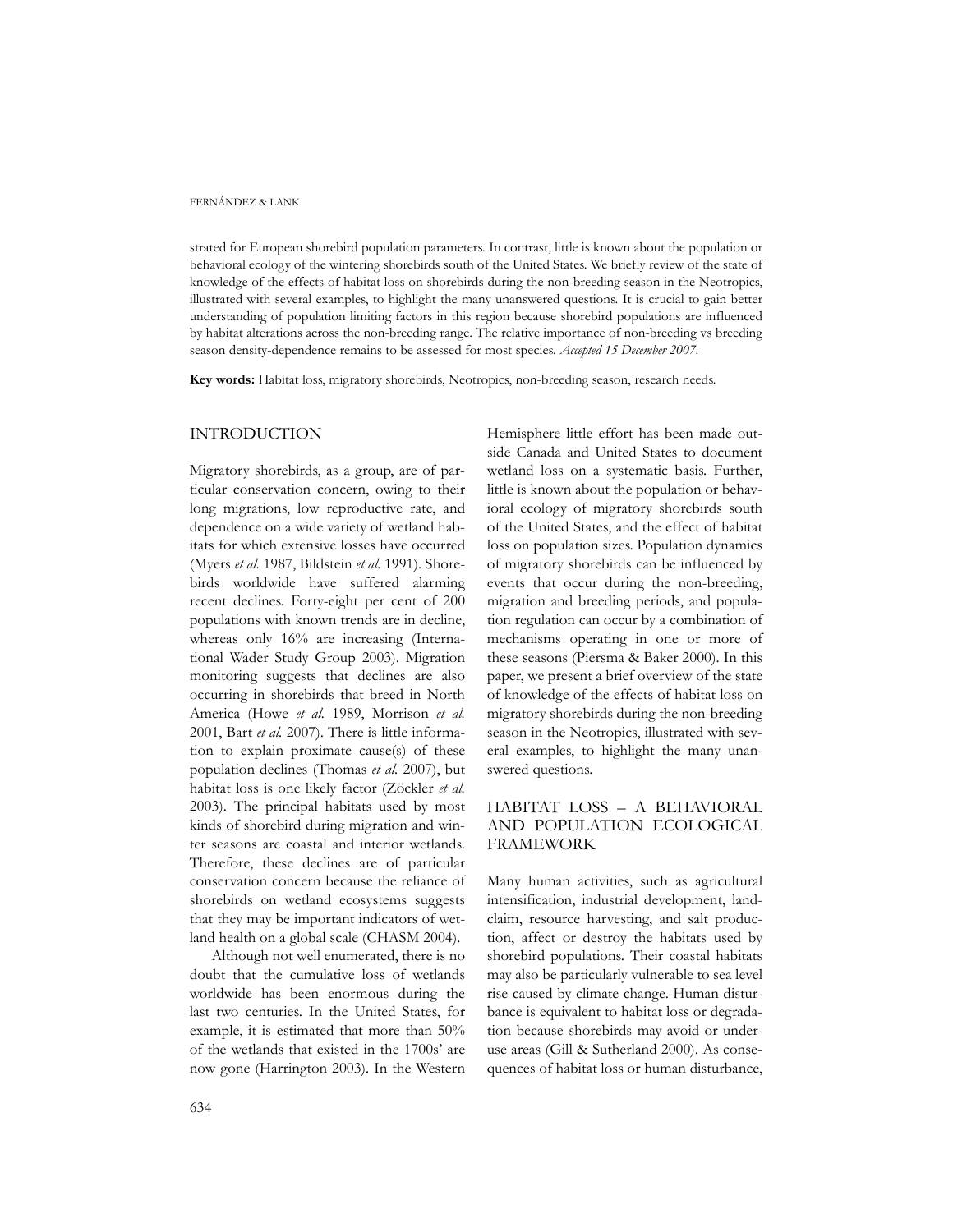food abundance, habitat or time available for feeding may decrease. To understand the effect of habitat loss on migratory shorebirds, we need to think about habitat quality and individual variability. Habitats used by shorebirds vary in quality as a function of food abundance, predation danger and competition. Individuals typically vary considerably in how they exploit food resources, and in their susceptibility to predation and interference competition (Durell 2000, Ydenberg *et al.* 2002). Habitat quality depends on both benefits and costs, and the best habitat choice for any individual thus involves condition- or state-dependent tradeoffs that balance metabolic requirements, safety priorities, and social status or dominance. Such individual variations have important implications for the effect the population consequences of habitat loss or change. If habitat loss or change occurs, some segments of the population will be affected more than others, particularly first-year birds (Goss-Custard & Sutherland 1997, Goss-Custard 2003).

For resident populations, the simplest starting assumption is that populations will decrease in proportion to amounts of habitat lost or degraded. However, to predict the population consequences of habitat loss, we also need to understand the role of densitydependence (Goss-Custard & Sutherland 1997, Goss-Custard 2003). In our case, how will populations be affected if more shorebirds attempt to occupy less space during the non-breeding season? It is likely that body condition and rates of survival of shorebirds will decline due to changes in competition for food and/or intensity of predation at fewer sites. Whether shorebirds starve or emigrate may not be of immediate concern for a particular site, but could have an important effect on that site in the long term (Goss-Custard 2003). Local population size would be expected to decline by an amount that depends on the availability of alternative non-

breeding sites, and also of density-dependent interactions on the breeding grounds (see below). Migratory species require a more complex conceptual framework for predicting the consequences of habitat loss (Goss-Custard *et al.* 1995, Sutherland 1998). Because density-dependent processes operate with different relationships at different times of year, this habitat loss framework indicates that it is important to consider the relationship between total population size and per capita population change on both the breeding and wintering grounds. In short, the impact of habitat loss is more severe for the season or region in which density-dependence is stronger. To predict the consequences of habitat loss on population size, therefore, the strength of the density-dependence in both breeding and wintering areas needs to be known (Gunnarsson *et al.* 2005). In theory, the magnitudes of density-dependent process at migration stopover sites would also be involved (Skagen 2006). Finally, population dynamics of migratory species are probably more even complex than previously thought because of carry-over effects – events in one season that produce residual effects on individual's breeding performance and survivorship the following season (Norris 2005).

# CURRENT KNOWLEDGE FROM THE NEOTROPICS

Little is known about the population or behavioral ecology of nearly all of the migratory shorebirds in the Neotropics. In particular, the effects of habitat loss on migratory shorebirds have received little attention, in contrast to the numerous detailed studies on European species that winter at northern temperate latitudes (e.g., Goss-Custard *et al.* 1995, Goss-Custard & Sutherland 1997, Durell *et al.* 2005, West & Caldow 2006).

For most Neotropical migratory shorebirds, in contrast, the information available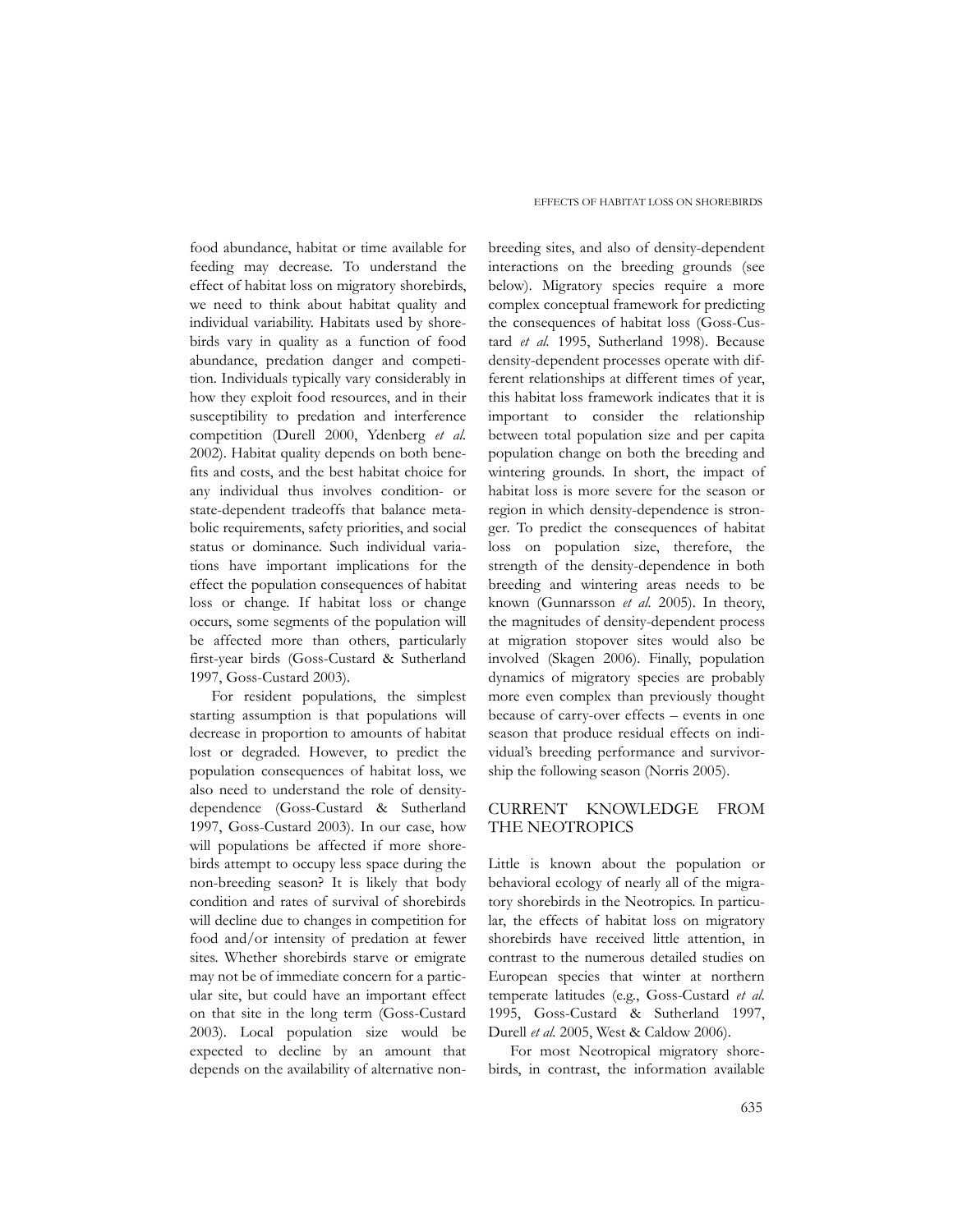#### FERNÁNDEZ & LANK

during the non-breeding season is meager and dispersed. As a starting point, however, for the most at-risk shorebird species, most nonbreeding sites and areas of substantial importance have been identified (WHSRN 2007). Although there is an assessment of how much habitat has been lost in some countries (e.g., Fuente de León & Carrera 2005), there is no analysis of its effects on shorebird populations beyond a local scale. While annual adult survivorship has been estimated for some species (Sandercock 2003), there is no partitioning of these values into breeding season, migration season, and non-breeding season mortality rates (cf. Sillett & Holmes 2002), which would identify stages with the highest daily risk of mortality. There is information for some species on differential habitat distribution by sex, age, and size, either latitudinally (Myers 1981, Nebel *et al.* 2002, O'Hara *et al.* 2006, Nebel 2006) or among habitats on a local scale (Fernández & Lank 2006), and we know of intraspecific differences in energetic costs and life-history strategies with respect to migration distances (Myers *et al.* 1985, Castro *et al.* 1992, O'Hara *et al.* 2005), but the population implications of these patterns have not been worked out. There are several published studies on the feeding and intertidal food resources of migratory shorebird species from sites in Brazil (Kober & Bairlein 2006a, 2006b), Argentina (e.g., González *et al.* 1996, Ieno *et al.* 2004, Bala 2006), Chile (Velasquéz & Navarro 1993), Panama (Schneider 1985), and Peru (Duffy *et al.* 1981), but few assessments of the importance of raptor populations on non-breeding behavior or demography (Myers 1980, Myers *et al.* 1985, Nebel & Ydenberg 2005).

# FUTURE DIRECTIONS

Based on our current knowledge of how habitat loss will affect migratory shorebirds in the Neotropics, the main deficiencies and recommendations for future research can be summarized as follows.

*Mapping and habitat classification.* Information on land-cover patterns at a range of spatial scales has important applications in conservation. Land-cover and land-use data are necessary for environmental monitoring, change detection, designation of important areas as well as development of multiple zoning schemes (Kerr & Ostrovsky 2003). For migratory shorebirds, these data can be applied to investigate the links between biological processes, such as survival and dispersal of individuals, and physical patterns, such as landscape structure. To be applied efficiently, land-cover and land-use data need to be available in GIS at a scale relevant to shorebirds (Zharikov *et al.* 2005).

*Feeding and danger ecology*. We need to understand the effects of food and predation as limiting factors for shorebird populations. Establishing these relationships would explain the processes determining local habitat use and population numbers of shorebirds and, ultimately, provide the capacity to predict the effects of habitat change on these populations (Goss-Custard & Durell 1990, Piersma & Baker 2000). Ideally, a detailed research program investigating predator-prey interactions needs to include the numeric and functional responses of the shorebirds to fluctuations in their food supply, temporal patterns in shorebird diet, and distribution in the feeding sites, competitive interactions among foraging individuals, age- and sex-related differences in feeding behavior, and how foraging decisions are influenced by changes in predation danger. We would want to describe changes in these characteristics with population density.

*Demographic modeling.* Monitoring and modeling demographic rates is key to both under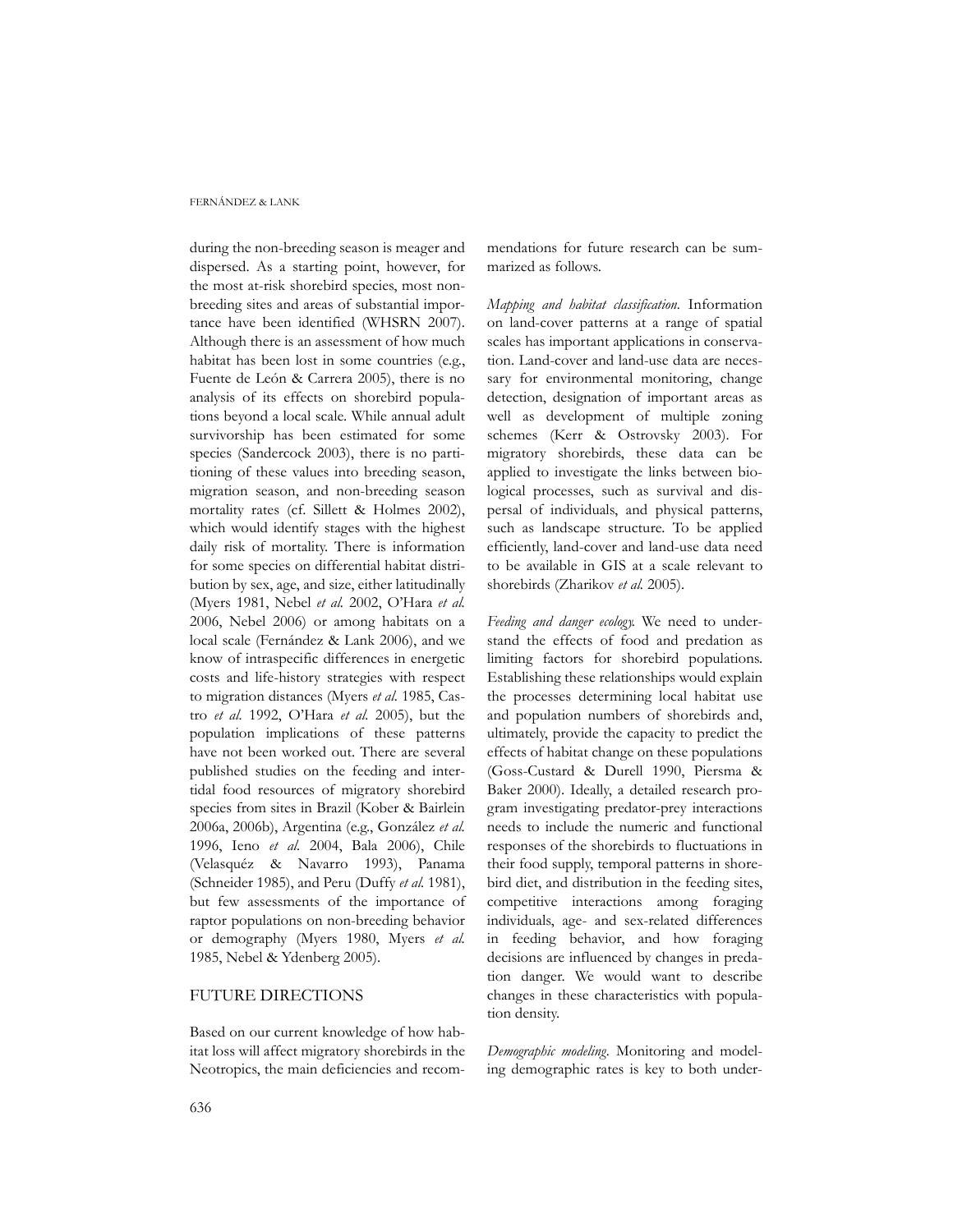standing the factors that have affected shorebird populations and as a first step towards predicting the effect of habitat change upon them during the non-breeding season. Adult survival is a critical variable in determining population dynamics of migratory shorebirds (Hitchcock & Gratto-Trevor 1997), and this magnifies the importance of the quality of the limited non-breeding habitat in the winter and migration sites on which birds rely (Piersma & Baker 2000). Banding (marking) programs are essential to estimate survivorship, and the color banding of individuals also allows more detailed observation of behavior including habitat use and foraging ecology. Also, we must understand the functional links between the seasonal habitats of migratory shorebirds (Webster *et al* 2002). Coupled with banding shorebirds, the use of stable isotopes and genetic information may provide a powerful tool for estimating population-specific demographic parameters and increase our understanding of their migration systems.

*Behavior-based modeling.* Recently, individualbased models have been developed in an attempt to predict how migratory bird populations will be affected by environmental change, such as habitat loss, disturbance, and climate change (Pettifor *et al.* 2005, West & Caldow 2006). These models follow the behavioral responses of individual animals to changes in the environment and predict variables such as population mortality rates from the fates of all individuals. Birds in these models use optimal decision rules to determine their behavior, thus model birds should respond to environmental changes in the same way as real ones would. The most important advantage of this approach is provides a means of predicting how animal populations will be influenced by environmental changes outside the ranges of those we have already observed. Although individual-based models are often complex and take a long time to develop, they have already proved useful in a range of issues and locations in Europe (e.g., Durell *et al.* 2005, Pettifor *et al.* 2005, West & Caldow 2006).

Finally, to safeguard migratory shorebird populations, we have to protect the interconnected chains of wetlands they rely on from further deterioration and disappearance (Myers *et al.* 1987, Piersma & Baker 2000). Invariably, to develop a thorough understanding of the functioning of a wetland ecosystem in which shorebirds represent a key component, requires a huge investment in time and effort. It is clear that more attention needs to be paid to individual variation in competitive abilities and to competitive process, since these determine the form of density-dependent demographic functions (Goss-Custard 2003). Knowledge of density-dependence within the nonbreeding season alone, however, is insufficient to predict the consequences of non-breeding habitat loss on migratory shorebird populations. The relative importance of nonbreeding versus breeding season densitydependence remains to be assessed for most shorebird species. Although we are focused on Nearctic-Neotropical shorebirds, the consequences of habitat loss could be similar to other shorebird species. Thus, this approach would be useful for non-migratory or Neotropical species, comparing for example seasonal differences in densitydependent functions. Finally, in order to assess the future impact of habitat loss and human disturbance during the non-breeding season, we need to be able to predict how body condition and survival of migratory shorebirds will be affected as conditions change. This information is vital to manage shorebird populations and their habitats in order to maintain or increase the size of their populations.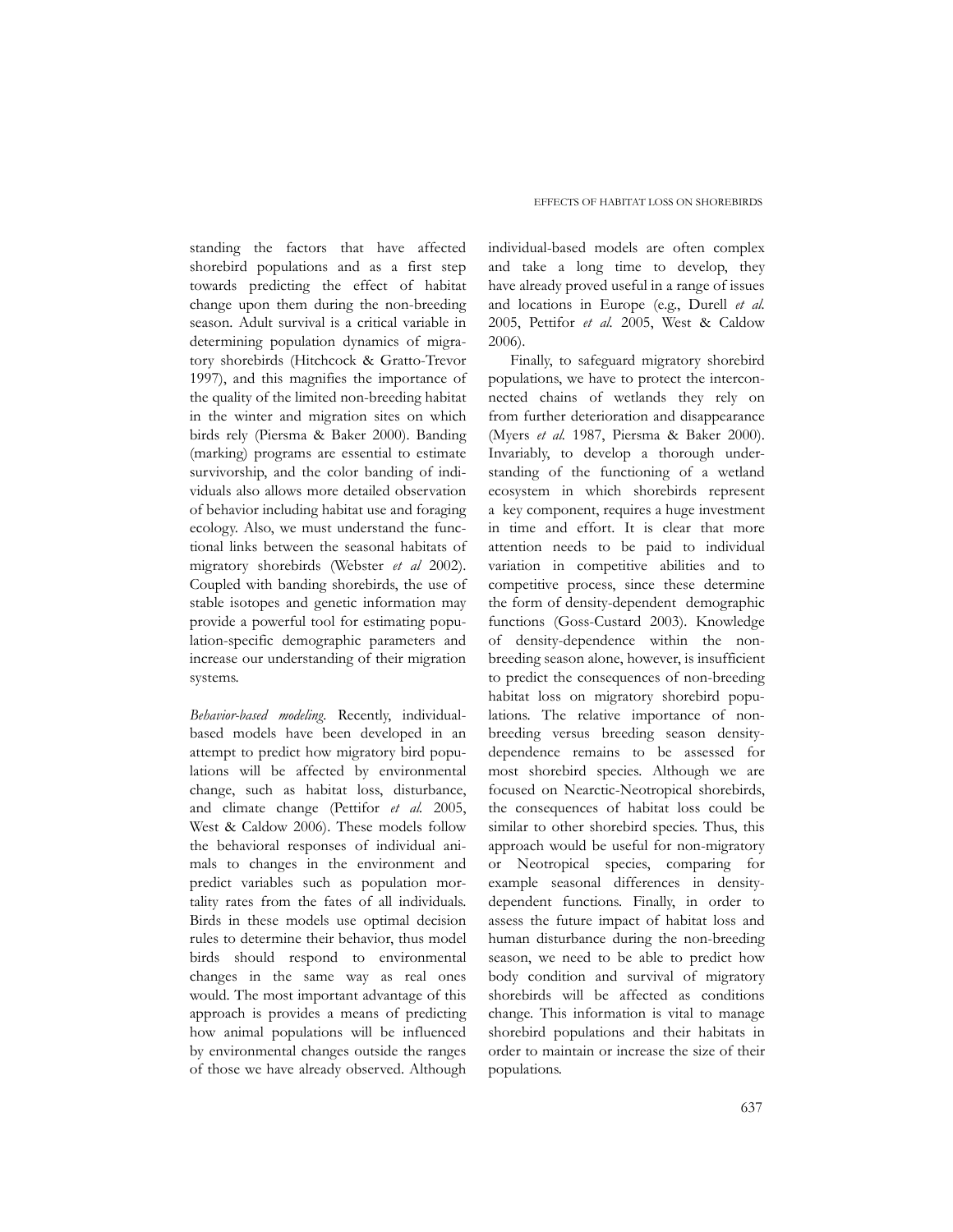FERNÁNDEZ & LANK

### ACKNOWLEDGMENTS

We are grateful to Adrian Farmer and Brett K. Sandercock for helpful comments on previous versions of the manuscript.

### **REFERENCES**

- Bala, L. O. 2006. Humedales de la Península Valdés y aves playeras migratorias. Una síntesis de procesos biológicos y ecológicos con fines conservacionistas. CENPAT, Puerto Madryn, Argentina.
- Bart, J., S. Brown, B. Harrington, & R. I. G. Morrison. 2007. Survey trends of North American shorebirds: population declines or shifting distributions? J. Avian Biol. 38: 73–82.
- Bildstein, B. L., G. T. Bancroft, P. J. Dugan, D. H. Gordon, R. M. Erwin, E. Nol, E., L. X. Payne, & S. E. Senner. 1991. Approaches to the conservation of coastal wetlands in the western Hemisphere. Wilson Bull. 103: 218–254.
- Castro, G., J. P. Myers, & R. E. Ricklefs. 1992. Ecology and energetics of Sanderlings migrating to four latitudes. Ecology 73: 833–844.
- Committee for Holarctic Shorebird Monitoring (CHASM). 2004. Monitoring Arctic-nesting shorebirds: an international vision for the future. Wader Study Group Bull. 103: 2–5.
- Duffy, D. C., N. Atkins, & D. C. Schneider. 1981. Do shorebirds compete on their wintering grounds? Auk 98: 215–229.
- Durell, S. E. A. Le V. dit. 2000. Individual feeding specialisation in shorebirds: population consequences and conservation implications. Biol. Rev. 75: 503–513.
- Durell, S. E. A. Le V. dit, R. A. Stillman, P. Triplet, C. Aulert, D. O. dit Bio, A. Bouchet, S. Duhamel, S. Mayot, & J. D. Goss-Custard. 2005. Modelling the efficacy of proposed mitigation areas for shorebirds: a case study on the Seine estuary, France. Biol. Conserv. 123: 67– 77.
- Fernández, G., & D. B. Lank. 2006. Sex, age, and body size distributions of Western Sandpipers during the nonbreeding season with respect to local habitat. Condor 108: 547–557.
- Fuente de León, G., & E. Carrera. 2005. Cambio

de uso del suelo en la zona costera del estado de Sinaloa. Ducks Unlimited de México A.C., Monterrey, Nuevo León, México.

- González, P. M., T. Piersma, & Y. Verkuil. 1996. Food, feeding, and refuelling of Red Knots during northward migration at San Antonio Oeste, Rio Negro, Argentina. J. Field Ornithol. 67: 575–591.
- Gill, J. A., & W. J. Sutherland. 2000. Predicting the consequences of human disturbance from behavioural decisions. Pp. 51–64 *in* Morris, L. M., & W. J. Sutherland (eds.). Behaviour and conservation. Cambridge Univ. Press, Cambridge, UK.
- Goss-Custard, J. D. 2003. Fitness, demographic rates and managing the coast for wader populations. Wader Study Group Bull. 100: 183–191.
- Goss-Custard, J. D., & S. E. A. Le V. dit Durell. 1990. Bird behaviour and environmental planning: approaches in the study of wader populations. Ibis 132: 273–289.
- Goss-Custard, J. D., & W. J. Sutherland. 1997. Individual behaviour, populations and conservation. Pp. 373–395 *in* Krebs, J. R., & N. B. Davies (eds.). Behavioural ecology: an evolutionary approach. Blackwell Science, Inc., Oxford, UK.
- Goss-Custard, J. D., R. T. Clarke, S. E. A. Le V. dit Durell, R. W. G. Caldow, & B. J. Ens. 1995. Population consequences of winter habitat loss in a migratory shorebird. I. Estimating model parameters. J. Appl. Ecol. 32: 337–351.
- Gunnarsson, T. G., J. A. Gill, A. Petersen, G. F. Appleton, & W. J. Sutherland. 2005. A double buffer effect in a migratory shorebird population. J. Anim. Ecol. 74: 965–971.
- Harrington, B. A. 2003. Shorebird management during the non-breeding season – an overview of need, opportunities, and management concepts. Wader Study Group Bull. 100: 59–66.
- Hitchcock, C. L., & C. Gratto-Trevor. 1997. Diagnosing a shorebird local population decline with a stage-structured population model. Ecology 78: 522–534.
- Howe, M. A., P. A. Geissler, & B. A. Harrington. 1989. Population trends of North American shorebirds based on the International Shorebird Survey. Biol. Conserv. 49: 185–199.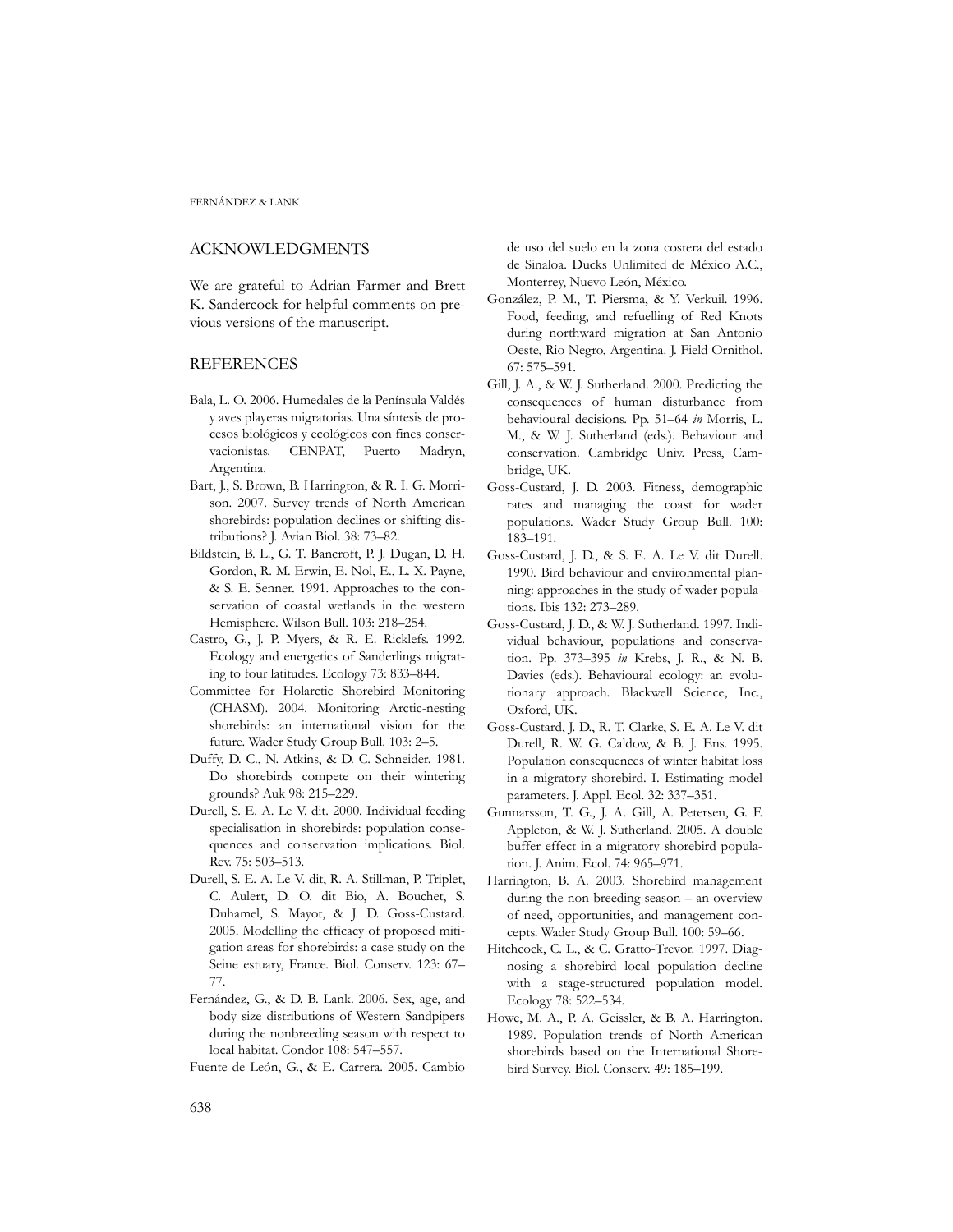- Ieno, E., D. Alemany, D. E. Blanco, & R. Bastida. 2004. Prey selection by Red Knot feeding on mud snails at Punta Rasa (Argentina) during migration. Waterbirds 27: 493–498.
- International Wader Study Group. 2003. Waders are declining worldwide. Conclusions from the 2003 International Wader Study Group Conference, Cádiz, Spain. Wader Study Group Bull. 101/102: 8–12.
- Kerr, J. T., & M. Ostrovsky. 2003. From space to species: ecological applications for remote sensing. Trends Ecol. Evol. 18: 292–300.
- Kober, K., & F. Bairlein. 2006a. Shorebirds of the Bragantinian Peninsula I. Prey availability and shorebird consumption at a tropical site in northern Brazil. Ornitol. Neotrop. 17: 531– 548.
- Kober, K., & F. Bairlein. 2006b. Shorebirds of the Bragantinian Peninsula II. Diet and foraging strategies of shorebirds at a tropical site in northern Brazil. Ornitol. Neotrop. 17: 549– 562.
- Morrison, R. I. G., Y. Aubry, R. W. Butler,G. W. Beyersbergen, G. M. Donaldson, C. L. Gratto-Trevor, P. W. Hicklin, V. H. Johnston, & R. K. Ross. 2001. Declines in North American shorebird populations. Wader Study Group Bull. 94: 34–38.
- Myers, J. P. 1980. Territoriality and flocking by Buff-breasted Sandpipers: variation in nonbreeding dispersion. Condor 82: 241–250.
- Myers, J. P. 1981. A test of three hypotheses for latitudinal segregation of the sexes in wintering birds. Can. J. Zool. 59: 1527–1534.
- Myers, J. P., J. L. Maron, & M. Sallaberry. 1985. Going to extremes: why do Sanderlings migrate to the Neotropics? Ornithol. Monogr. 36: 520– 535.
- Myers, J. P., R. I. G. Morrison, P. Z. Antas, B. A. Harrington, T. E. Lovejoy, M. Sallaberry, S. E. Senner, & A. Tarak. 1987. Conservation strategy for migratory species. Am. Sci. 75: 19–25.
- Nebel, S. 2006. Latitudinal clines in sex ratio, bill, and wing length in Least Sandpipers. J. Field Ornithol. 77: 39–45.
- Nebel, S., & R. C. Ydenberg. 2005. Differential predator escape performance contributes to a latitudinal sex ratio cline in a migratory shorebird. Behav. Ecol. Sociobiol. 59: 44–50.
- Nebel, S., D. B. Lank, P. D. O'Hara, G. Fernández, B. Haase, F. Delgado, F. A. Estela, L. J. Evans Ogden, B. Harrington, B. E. Kus, J. Lyons, B. Ortego, J. Y. Takekawa, N. Warnock, & S. E. Warnock. 2002. Western Sandpiper (*Calidris mauri*) during the nonbreeding season: spatial segregation on a hemispheric scale. Auk 119: 922–928.
- Norris, D. R. 2005. Carry-over effects and habitat quality in migratory populations. Oikos 109: 178–186.
- O'Hara, P. D., G. Fernández, F. Becerril, H. de la Cueva, & D. B. Lank. 2005. Life history varies with migratory distance in Western Sandpipers *Calidris mauri*. J. Avian Biol. 36: 191–202.
- O'Hara, P. D., G. Fernández, B. Haase, H. de la Cueva, & D. B. Lank. 2006. Differential migration in Western Sandpipers with respect to body size and wing length. Condor 108: 225– 232.
- Pettifor, R. A., R. W. G. Caldow, J. M. Rowcliffe, J. D. Goss-Custard, J. M. Black, K. H. Hodder, A. I. Houston, A. Lang, & J. Webb. 2000. Spatially explicit, individually-based, behavioural models of the annual cycle of two migratory goose populations. J. Appl. Ecol. 37(Suppl. 1): 103– 135.
- Piersma, T., & A. J. Baker. 2000. Life history characteristics and the conservation of migratory shorebirds. Pp. 105–124 *in* Morris, L. M., & W. J. Sutherland (eds.). Behaviour and conservation. Cambridge Univ. Press, Cambridge, UK.
- Sandercock, B. K. 2003. Estimation of survival rates for wader populations: a review of markrecapture methods. Wader Study Group Bull. 100: 163–174.
- Schneider, D. 1985. Migratory shorebirds: resource depletion in the tropics? Ornithol. Monogr. 36: 546–558.
- Sillett T. S., & R. T. Holmes. 2002. Variation in survivorship of a migratory songbird throughout its annual cycle. J. Anim. Ecol. 71: 296–308.
- Skagen S. K. 2006. Migration stopovers and the conservation of arctic-breeding calidridine sandpipers. Auk 123: 313–322.
- Sutherland, W. J. 1998. The effect of local change in habitat quality on populations of migratory species. J. Appl. Ecol. 35: 418–421.
- Thomas, G. H., R. B. Lanctot, & T. Székely. 2006.